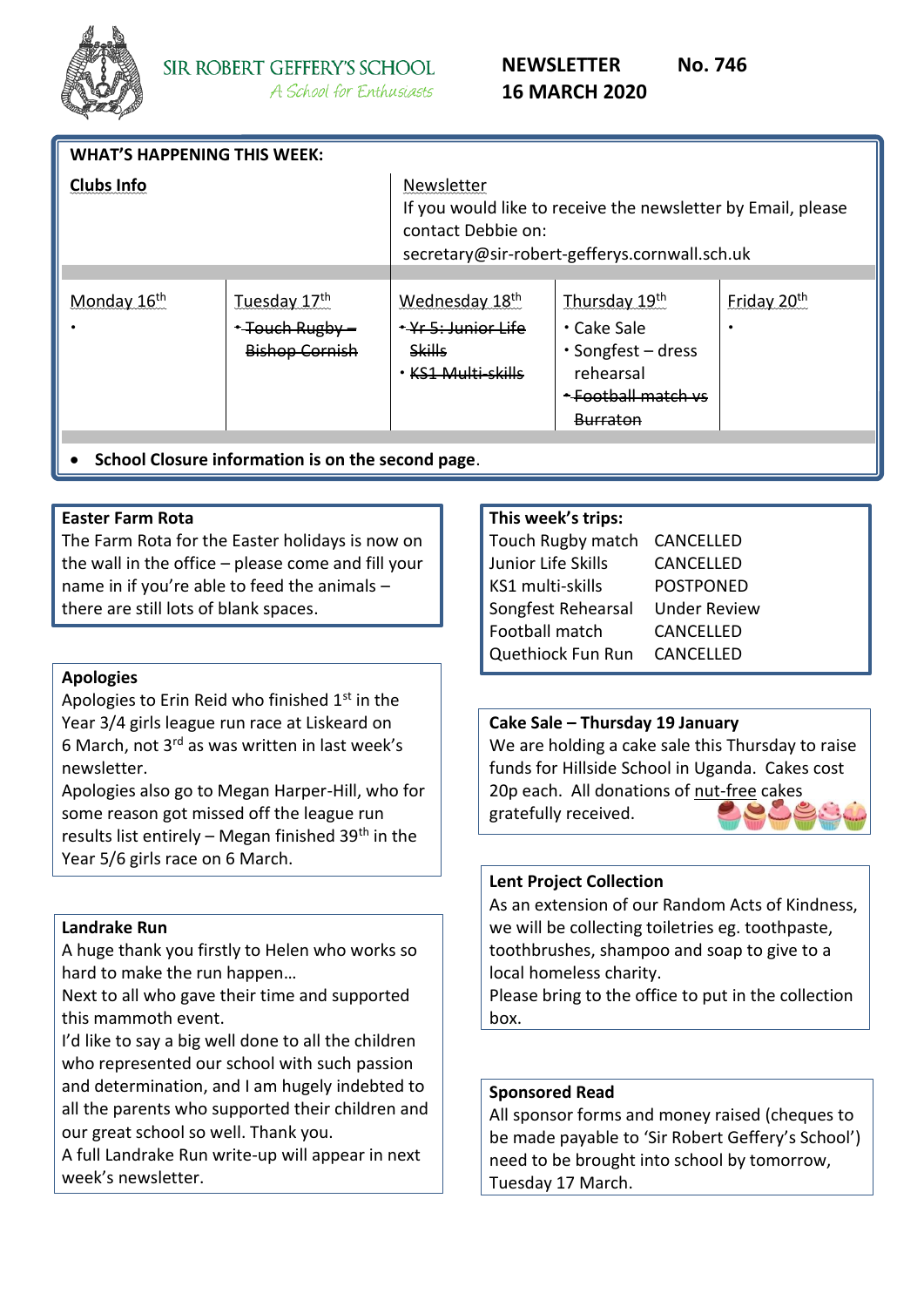# **School Closure**

**We are following guidance and will close the school if this is advised. Hopefully we may not need it, but we thought we would give you this information now.**

When children are at home due to school closure, we will ensure that we can support learning during the time the school remains closed.

We have sent home a 'just in case pack' that can remain at home just in case. If you need anything else, please let us know now. This contains:

- Spellings
- Tables grids and Times Table Rockstars info
- Several books to read
- Project book to write in
- Maths paper copies and textbooks and a square maths jotter
- Logins are in reading diaries children will need to write reading reflections.

Luckily, the majority of children have access to ICT and work can be set and reviewed by teachers on a daily basis. We will be making sure that teachers have email contact for parents in their classes so that they can set work and feedback.

Our expectations are that children:

- Read as much as possible and quiz on accelerated reader. Teachers will track and monitor on a daily basis.
- Mathletics: cover courses that are set, as well as areas that they need to develop further
- MyMaths: Year 6 will have this set for them as well.
- Education city: this covers French, science, maths and English
- Spellodrome: spelling
- Access Tables Rockstars: good for tables
- Purple Mash: has an ICT scheme of work and writing frames - teachers can access work
- We would also suggest that children start a personal project on an area that they would like to do.

Eg. Victorians, Europe, Animals, London, Photography etc. Information is on the website to support this Within this, children should show a range of recording. They may write a story, produce a fact file, a poster etc.

Some sort of physical exercise, depending on the situation, is definitely needed so share with us what you have done - we can share original ideas with others.

If you have any queries about logins, please email [homelearning@sir-robert-](mailto:homelearning@sir-robert-gefferys.cornwall.sch.uk)

## [gefferys.cornwall.sch.uk](mailto:homelearning@sir-robert-gefferys.cornwall.sch.uk)

Izzy will be able to respond and provide them for you

## Email Addresses

If you have never emailed the school please could you send an email to [secretary@sir-robert](mailto:secretary@sir-robert-gefferys.cornwall.sch.uk)[gefferys.cornwall.sch.uk](mailto:secretary@sir-robert-gefferys.cornwall.sch.uk) with your name and your child's name and class. This will mean we can update our information and if a closure was to happen, we could correspond as appropriate in this way.

**Twinkle** is also offering all Twinkl resources for free for a month.

Please visit: [www.twinkle.co.uk/offer](http://www.twinkle.co.uk/offer) and enter the code: UKTWINKLEHELPS

## **Year 4/5 Information Evening** Saltash Community School

Thursday 26 March at 6.30pm

| <b>Music Awards</b> |          |
|---------------------|----------|
| Piano               | Millie J |
|                     | Jacob R  |
| Singing             | Kamora K |
|                     | Evie P   |
|                     |          |